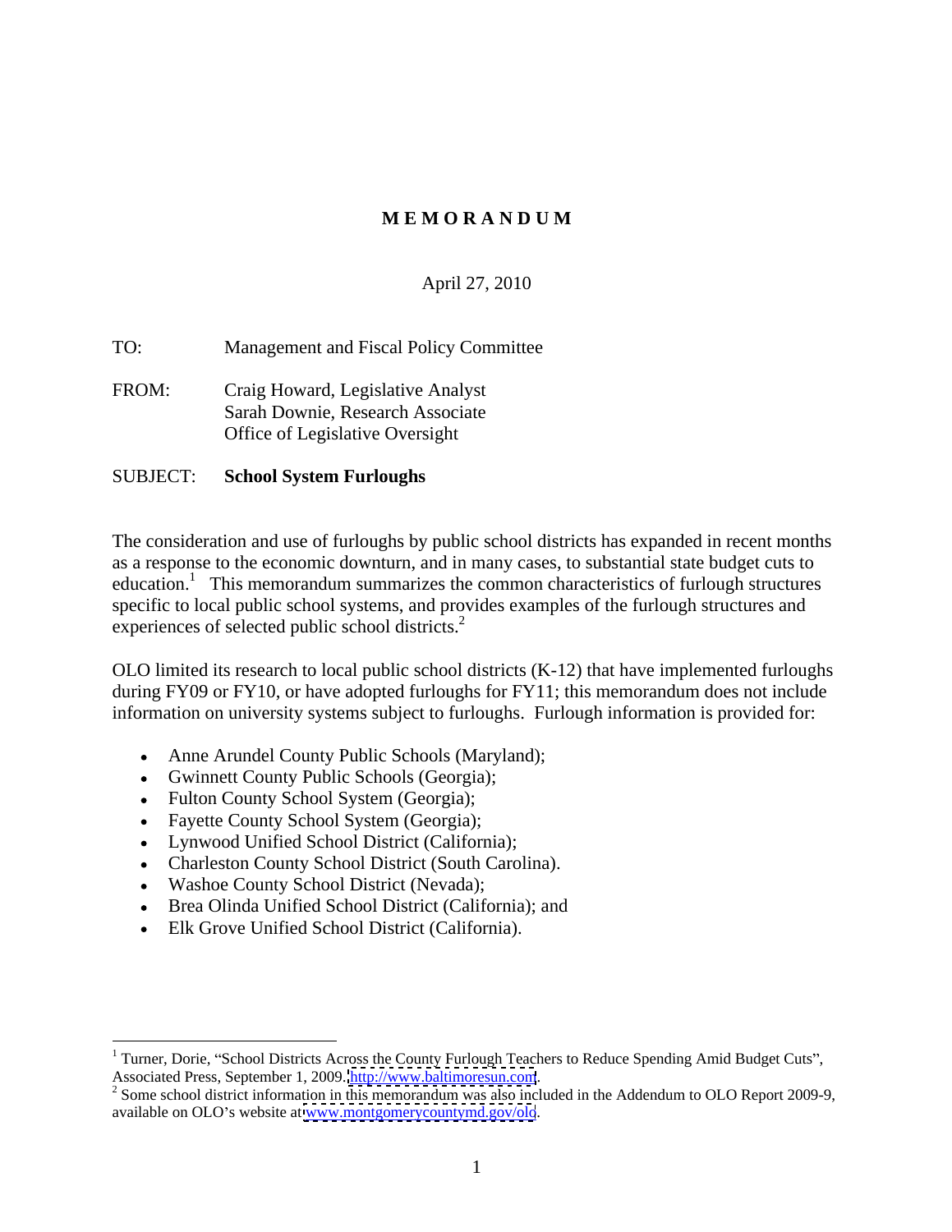**Characteristics of school system furloughs.** OLO's research identified three common characteristics of furloughs specific to school systems that are summarized below.

- Nearly all school districts reviewed included teachers as part of their furlough plan.<br>Exempting teachers substantially limits the savings achieved from a school system furlough, and most school systems are structuring f instructional staff.
- **School districts have been able to implement furloughs without decreasing the number of student instructional days.** A common strategy among school furlough plans is to identify fixed furloughs on days originally scheduled as staff workdays when school is not in session, e.g., teacher planning days, staff development days. Some districts scheduled their furlough days to occur during the week(s) before the start of the new school year.
- **Approval and authority for the school district furloughs reviewed rests with the local school boards.** In all of the school districts reviewed, while furloughs may have been enacted due to funding cuts at the state or county level, the authority to adopt a final furlough plan for school employees rests with the school board. However, in some cases, state approval was required to reduce the number of teacher work days.

In addition, OLO found examples of some school districts that negotiated furloughs with employee unions, and others that imposed furloughs without any negotiated agreement. In some cases, unions agreed to furloughs under the condition that the school district avoid and/or rescind planned layoffs of union members.

**Reduction in instruction days.** A significant recent change in school furloughs is the authorization by some states for local school districts to enact furloughs that reduce student instruction days. The most prominent examples of this are in California and Hawaii.

School districts in California have been given authority by the State Legislature to reduce up to five student instruction days per school year through  $2012-13.^3$ . As a result, many districts in California are considering or already have negotiated upcoming furloughs that will decrease student instruction days.<sup>4</sup> Examples of two California districts that have done so are summarized on page 7.

The State of Hawaii has a statewide school system, and reached agreements with employee unions, including teachers, to implement 17 furlough days in the 2009-10 and 2010-11 school years. As a result, Hawaii's school year is reduced from 180 to 163 instructional days, the shortest school year in the U.S. In response to pressure from parents and the Hawaii State Teachers Association, the Hawaii legislature is currently debating funding to decrease the number of furlough days that reduce student instruction.<sup>5</sup>

<sup>4</sup> "School Furloughs Leave Parents in a Lurch," San Jose Mercury News, April 26, 2010. [http://www.mercurynews.com/bay-area-news/ci\\_14940293?source=rss](http://www.mercurynews.com/bay-area-news/ci_14940293?source=rss) 5 "Hawaii's Fight Over Furloughs Heats Up," *Time*, April 15, 2010.

 $3 \text{ CA}$  Education Code  $8.462012$ CA Education Code, § 46201.2

<http://www.time.com/time/nation/article/0,8599,1982331,00.html>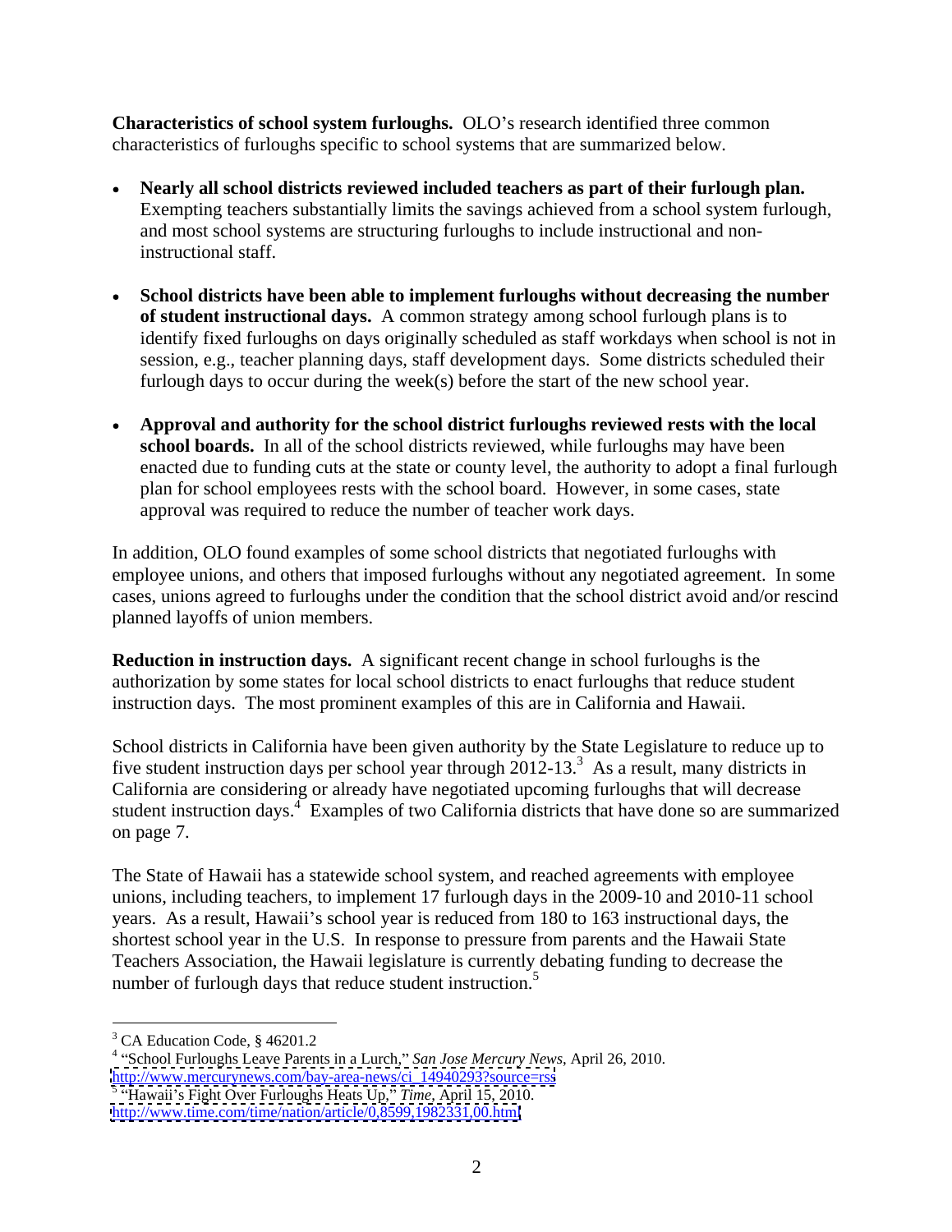**Examples of furlough structures and experiences.** This section provides examples of the structure and experiences of nine public school districts that are implementing furloughs.

|                                | Anne Arundel County Public Schools FY10 Furlough Plan                                                                                                                                                                                     |
|--------------------------------|-------------------------------------------------------------------------------------------------------------------------------------------------------------------------------------------------------------------------------------------|
| <b>Amount of Furlough Time</b> | 1 to 4 days (depending on job class); 2 days for teachers                                                                                                                                                                                 |
|                                | • Fixed furloughs days prior to and during school year<br>Scheduling of Furlough Days   • Specific days vary by job class<br>• No furloughs taken on student instruction days                                                             |
| <b>Employee Exemptions</b>     | Bus drivers and aides are exempt                                                                                                                                                                                                          |
| <b>Other Details of Note</b>   | • Salary loss spread out over the entire year<br>• Paid holidays cannot be used as furlough days<br>• Staff not authorized to report to work or work from home<br>on furlough days<br>• Staff received no COLA and no increments for FY10 |
| <b>Estimated Savings</b>       | \$5 million                                                                                                                                                                                                                               |

# **1. Anne Arundel County Public Schools (Maryland)**

The furlough plan originally adopted by the Anne Arundel County School Board required between two and five furlough days. In November 2009, the Board voted to restore one furlough day for all employees, making the final number of furlough days required between one and four. The Board set the number of required furlough days by job class, with more senior and/or higher-paid employees incurring a higher number of furlough days.

The school system reports that it was able to give back the furlough day due to greater than anticipated savings from lapse and a hiring freeze on non-teaching positions.<sup>6</sup> While the school While the school system originally estimated \$7.7 million in savings from the furlough days, the overall savings were reduced by \$2.5 million due to the furlough day restoration. Teacher furlough days in Anne Arundel were all taken on days previously designated as teacher workdays or staff development days when students were not in school.

 $^6$  Anna Arundal Schools, http://www.eeons.org/html/press/postralesse/files/files997/Eurloughdevrestoration11.4.00.pdf <sup>6</sup> Anne Arundel Schools, <u>http://www.aacps.org/html/press/postrelease/files/files887/Furloughdayrestoration11-4-09.pdf<br>and "Anne Arundel School Employees Get Furlough Day Back," <u>http://www.wbaltv.com/education/21523042/d</u></u>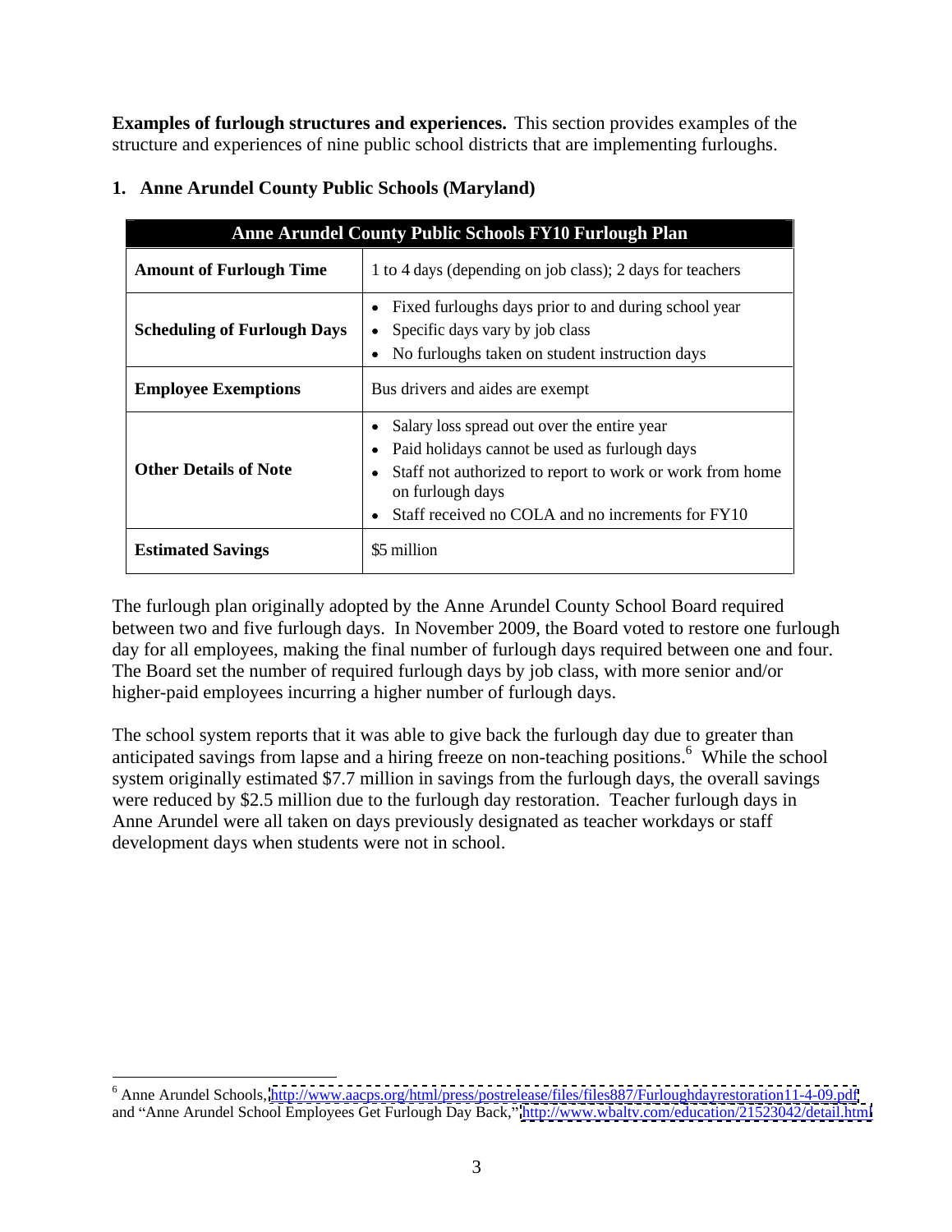| <b>Gwinnett County Public Schools FY10 Furlough Plan</b> |                                                                                                                                                                                                                |
|----------------------------------------------------------|----------------------------------------------------------------------------------------------------------------------------------------------------------------------------------------------------------------|
| <b>Amount of Furlough Time</b>                           | 3 days                                                                                                                                                                                                         |
|                                                          | • Fixed furlough days prior to and during the school year<br>Scheduling of Furlough Days   • Specific days differ for school- and non-school-based staff  <br>• No furloughs taken on student instruction days |
| <b>Employee Exemptions</b>                               | None                                                                                                                                                                                                           |
| <b>Estimated Savings</b>                                 | \$12 million                                                                                                                                                                                                   |

#### **2. Gwinnett County Public Schools (Georgia)**

Gwinnett County Public Schools (GCPS) implemented a three-day furlough of all employees in FY10. Teachers and school-based staff took the furlough days on teacher planning and staff development days. Non-school-based staff took the furloughs on staff development days and holidays. The GCPS Superintendent's recommended budget for FY11includes a proposal for three additional days of furlough for all staff except bus drivers and school nutrition staff.

### **3. Fulton County School System (Georgia)**

|                                    | Fulton County School System FY10 Furlough Plan                                                                                                              |
|------------------------------------|-------------------------------------------------------------------------------------------------------------------------------------------------------------|
| <b>Amount of Furlough Time</b>     | 6 days                                                                                                                                                      |
| <b>Scheduling of Furlough Days</b> | • Fixed furloughs for teachers days<br>• Fixed and rolling furlough days for non-teaching staff<br>• No teacher furloughs taken on student instruction days |
| <b>Employee Exemptions</b>         | None                                                                                                                                                        |
| <b>Other Details of Note</b>       | • Salary loss spread out over three pay periods<br>• Paid holidays cannot be used as furlough days                                                          |
| <b>Estimated Savings</b>           | $$15.8$ million                                                                                                                                             |

The Fulton County Board of Education implemented six furlough days in FY10. An initial three day furlough was adopted in July 2009, with an additional three days adopted in February 2010. Teachers took furlough days during a pre-planning week before school started and on staff workdays that were not student instruction days. Non-teaching staff took furlough days on staff workdays or as determined by each employee's supervisor.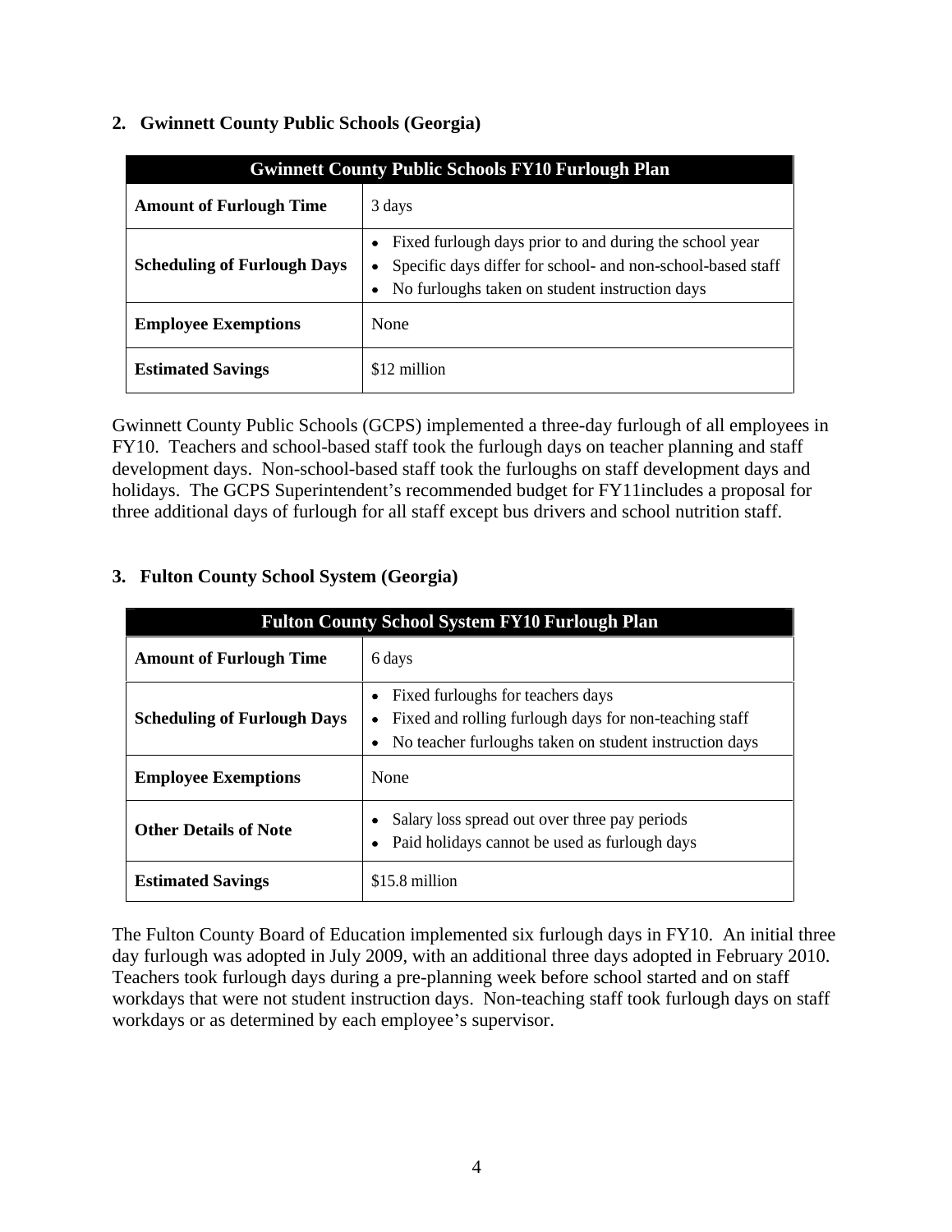**Fayette County School System FY09 and FY10 Furlough Plan Amount of Furlough Time**  $\bullet$  FY09: 2 days  $FY10: 3 days$ **Scheduling of Furlough Days**  $\bullet$  FY09: Rolling furloughs days FY10: Fixed furlough days prior to and during school year **Employee Exemptions** Teachers exempt from FY09 furlough; bus drivers and food service employees exempt from FY10 furlough **Estimated Savings**  $\left| \begin{array}{c} $2.3 \text{ million in FY10} \end{array} \right|$ 

#### **4. Fayette County School System (Georgia)**

The Fayette County Board of Education adopted furlough plans in both FY09 and FY10. In FY09, all non-contract staff (custodians, secretaries, maintenance staff, etc.) took two furlough days. In addition, administrative staff (superintendents, principals, etc.) were asked to take four or five voluntary furlough days. In FY10, all employees (except for bus drivers and food service workers) took three furlough days prior to the start of school and/or on staff workdays that were not student instruction days.

| Lynwood Unified School District FY09 and FY10 Furlough Plans |                                                                                                                                                                                                    |
|--------------------------------------------------------------|----------------------------------------------------------------------------------------------------------------------------------------------------------------------------------------------------|
| <b>Amount of Furlough Time</b>                               | $\bullet$ FY09: 4 days<br>• FY10: 1 or 6 days                                                                                                                                                      |
| <b>Scheduling of Furlough Days</b>                           | Fixed and rolling furloughs days                                                                                                                                                                   |
| <b>Employee Exemptions</b>                                   | $\bullet$ FY09: Teachers exempt<br>$\bullet$ FY10: None                                                                                                                                            |
| <b>Other Details of Note</b>                                 | • FY10 also includes a 3% reduction in pay for the employees<br>with 1 furlough day.<br>• For both years, furlough agreements with unions included<br>promise to forgo or rescind employee layoffs |

### **5. Lynwood Unified School District (California)**

The Lynwood School Board enacted furlough plans in FY09 and FY10. In FY09, all employees except teachers took four furlough days. In FY10, the School Board came to an agreement with employee unions for teachers and administrators for a 3% salary reduction in FY10 along with one furlough day. The furlough day was taken on a pupil-free work day during the school year. The Board's agreement with the remaining employee union (SEIU) did not include a salary reduction, but did require six furlough days. The six furlough days for these employees were scheduled as rolling days, requiring mutual consent of the employee and the supervisor.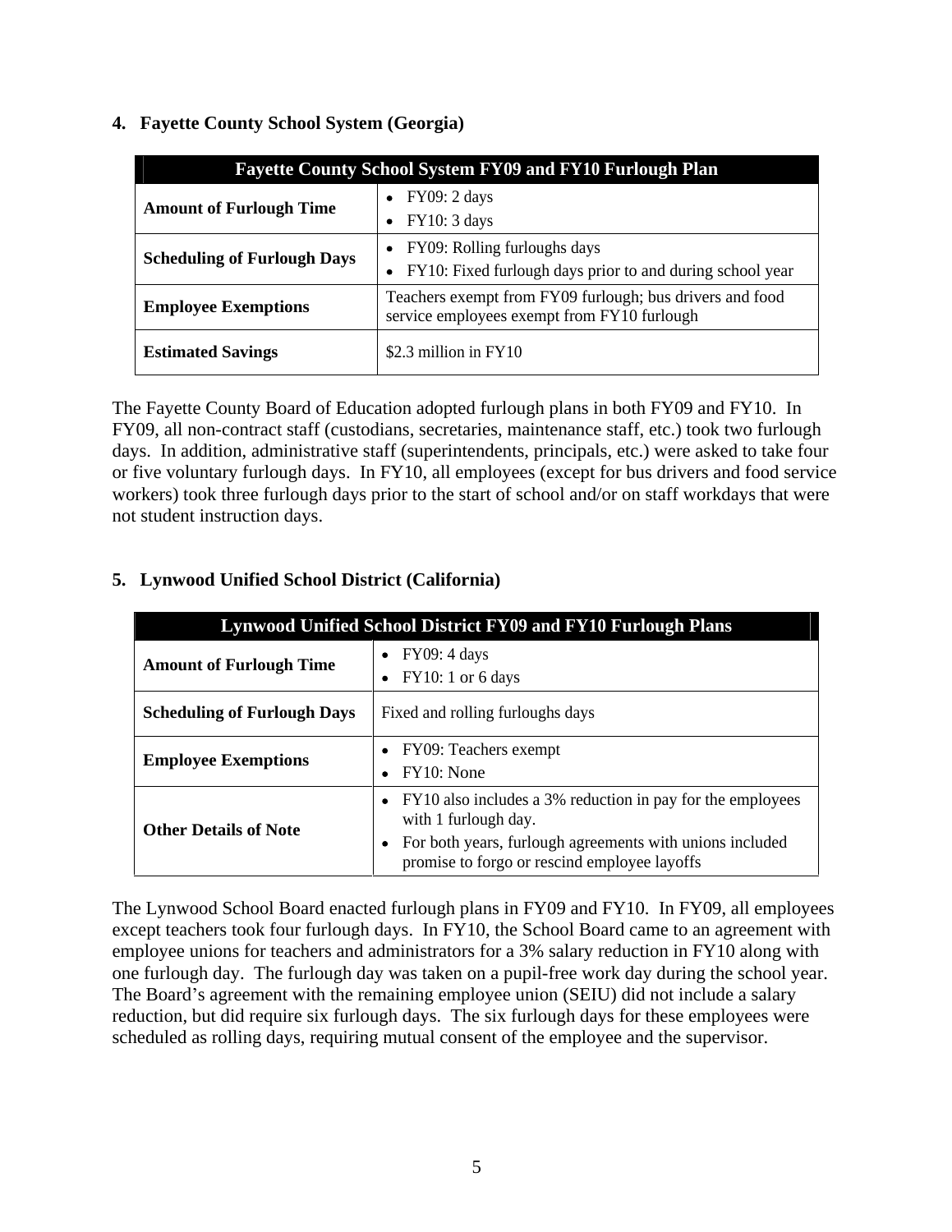|                                | Charleston County School District FY09 Furlough Plan                                                             |
|--------------------------------|------------------------------------------------------------------------------------------------------------------|
| <b>Amount of Furlough Time</b> | 4 days                                                                                                           |
|                                | Scheduling of Furlough Days   Fixed furloughs days during winter and spring break                                |
| <b>Employee Exemptions</b>     | Teachers exempt                                                                                                  |
| <b>Other Details of Note</b>   | All non-exempt employees required to take mandatory<br>furloughs, even if they had taken voluntary furlough days |
| <b>Estimated Savings</b>       | \$650,000                                                                                                        |

# **6. Charleston County School District (South Carolina)**

In FY09, the Charleston County School Board approved a furlough plan that applied only to 12 month positions (e.g., principals, district-based officials, maintenance and IT staff, etc.) and exempted teachers. All furlough days were taken during the district's spring break, previously scheduled as paid holidays.

# **7. Washoe County School District (Nevada)**

| <b>Washoe County School District FY11 Furlough Plan</b> |                                                                                                                                                                   |
|---------------------------------------------------------|-------------------------------------------------------------------------------------------------------------------------------------------------------------------|
| <b>Amount of Furlough Time</b>                          | $\bullet$ 2 days for teachers<br>$\bullet$ 1 to 3 days for non-teaching staff<br>• 5 days for senior administrative staff<br>$\bullet$ 10 days for superintendent |
| <b>Scheduling of Furlough Days</b>                      | • Fixed and rolling furloughs days, varies by position<br>• All fixed days taken on non-student instruction days                                                  |
| <b>Employee Exemptions</b>                              | None                                                                                                                                                              |
| <b>Other Details of Note</b>                            | • Furloughs agreed to by all employee unions<br>• FY11 also includes wage freeze for all employees                                                                |
| <b>Estimated Savings</b>                                | \$3.3 million                                                                                                                                                     |

The Washoe County School Board has approved a furlough plan for employees in FY11 in agreement with each of the school district's employee unions. The number of furlough days and when they will be taken vary by employee group. All fixed furlough days will be scheduled for professional development, holiday, or other non-student instruction days.